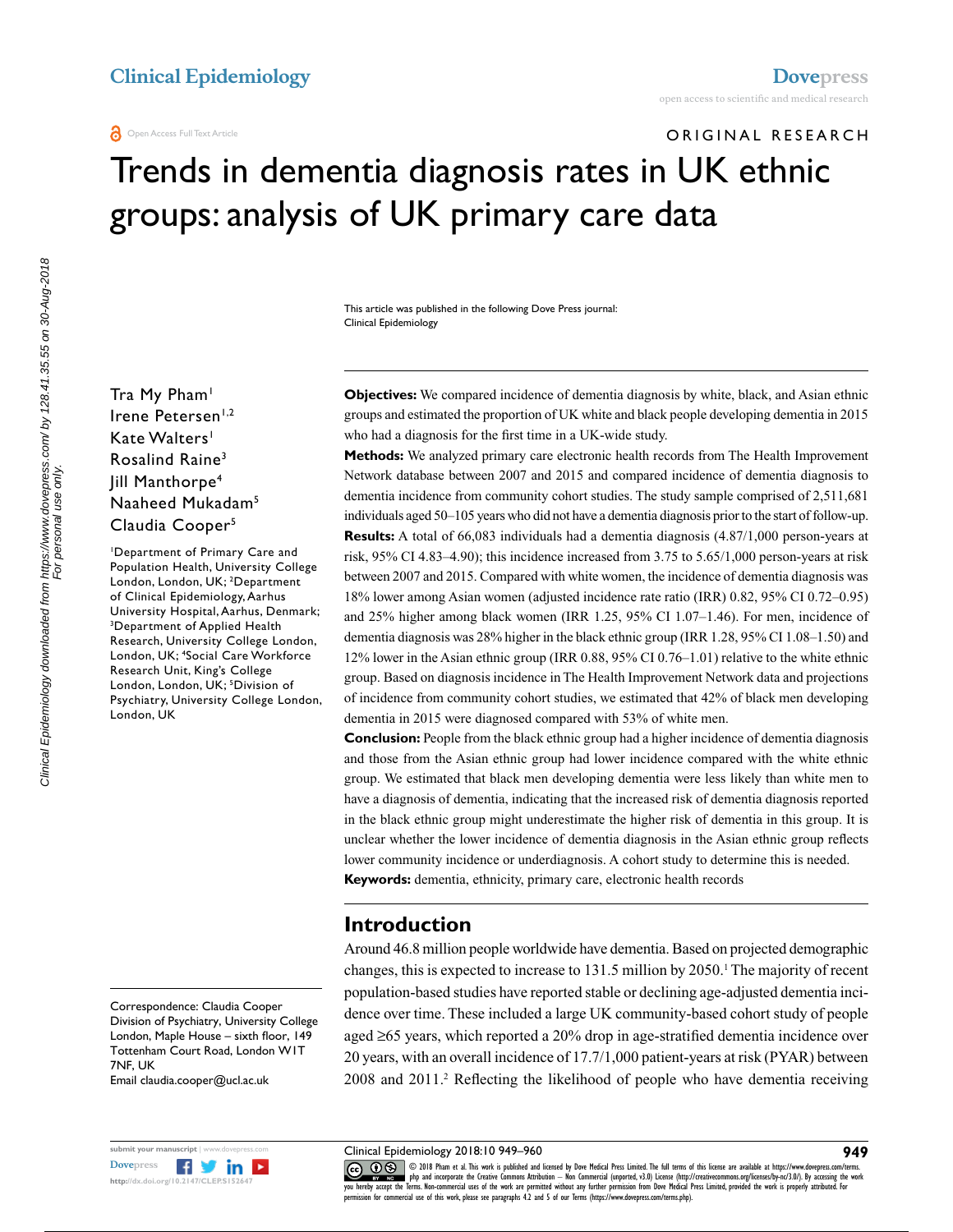a diagnosis, a previous study from The Health Improvement Network (THIN) database found a stable incidence of dementia diagnosis in primary care between 1990 and 2007  $(3-4/1,000 \text{ PYAR})$ .<sup>3</sup> There is currently no evidence regarding how the likelihood of receiving a diagnosis may differ between people living with dementia from different ethnic groups, although some evidence suggests that people from black and minority ethnic (BME) groups present later in their illness.4 This suggests that access to timely diagnosis may be inequitable, preventing some BME people from benefiting from intervention and treatment as early as their white British counterparts.

In 2014, the Alzheimer's Society (England and Wales) concluded that more epidemiological research is urgently required to clarify dementia risk among BME groups.<sup>5</sup> Incidence of dementia in BME people might differ from the majority population for several reasons. For instance, socially and culturally determined dietary and exercise patterns may affect dementia risk.<sup>6</sup> Varying immigration histories will involve different exposures to host culture and risks, eg, social integration. Socioeconomic predictors of dementia, such as less formal education, lower income, and worse occupational conditions, are overrepresented in BME groups. Prevalence of genetic variants linked to dementia, such as ApoE-e4 genotype, differ across ethnic subgroups, with lower prevalence reported in Asian-American subgroups compared with the majority US population.<sup>7</sup> Black and Asian ethnic groups experience more cardiometabolic risk factors, such as diabetes and obesity, which are dementia risk factors.<sup>8</sup> Few community-based cohort studies have evaluated dementia incidence or prevalence in BME groups. In a London (UK) study, dementia prevalence was higher in African-Caribbean compared with older white people after adjusting for age and socioeconomic status (OR 3.1, 95% CI 1.3–7.3).<sup>9</sup> In the only epidemiological studies to report dementia incidence in the Asian ethnic group, US-based studies have found that dementia incidence is similar or lower among Japanese-Americans compared with Americans from white ethnic groups.<sup>7,10</sup>

Dementia diagnosis rates may also differ among ethnic groups because of differences in the likelihood of people living with dementia receiving a diagnosis. The best current evidence for ethnic differences in dementia diagnosis come from a large Californian (US) study. In data from patients aged ≥60 years recorded in a large insurance database from 2000 to 2013, which included 3% of the state population and was broadly representative of the local area, age-standardized dementia incidence was 19.4/1,000 PYAR for white non-Latino ethnic groups and 17.2/1,000 PYAR for the Asian

ethnic group, $\frac{7}{7}$  with the highest dementia incidence reported for African-Americans  $(26.6/1,000 \text{ PYAR})$ .<sup>11</sup> Among the Asian ethnic group, rates for South Asian people were lower than for other Asian backgrounds (12.1/1,000 PYAR).<sup>7</sup>

In this study, we reported the incidence of dementia diagnosis in UK primary care between 2007 and 2015 and incidence by ethnic group for the first time in a sample broadly representative of the UK population. Using UK census data and current best evidence of community dementia incidence, we estimated the incidence of dementia in people of white and black ethnicities, and based on this, the proportion of white and black people developing dementia who received a diagnosis. We examined the hypothesis that black people developing dementia would be less likely to receive a diagnosis than people from the white ethnic group. There is currently no data available on the incidence of dementia in Asian people living with dementia in the UK.

#### Aims

Our aims were to report the incidence of dementia diagnosis over time (2007–2015) in UK primary care; to report the incidence of dementia diagnosis by white, black, and Asian ethnic groups in UK primary care for the first time; and to compare the community incidence of dementia with incidence of dementia diagnosis in 2015, in order to examine our hypothesis that black people with dementia would be less likely to receive a diagnosis than people from the white ethnic group.<sup>5,9</sup>

# **Methods** Data source

We used THIN database, $12$  one of the UK's largest databases of primary care electronic health records, which has been shown to be broadly representative of the UK population.<sup>13</sup> At the time of data collection, the database contained 645 participating general practices contributing data from >14 million patients. THIN holds longitudinal records of patients' medical conditions, symptoms, diagnoses, and prescriptions which are recorded during routine primary care consultations from the time of registration with the practices. The Read code hierarchical system is used to record clinical information, including symptoms and diagnoses.14 In addition, THIN also captures basic demographic information, including sex and year of birth. Social deprivation is measured by the Townsend deprivation score (available in quintiles),<sup>15</sup> which is a composite index of owner occupation, car ownership, overcrowding, and unemployment, based on the patient's postcode and information from the 2001 census data. Diagnoses and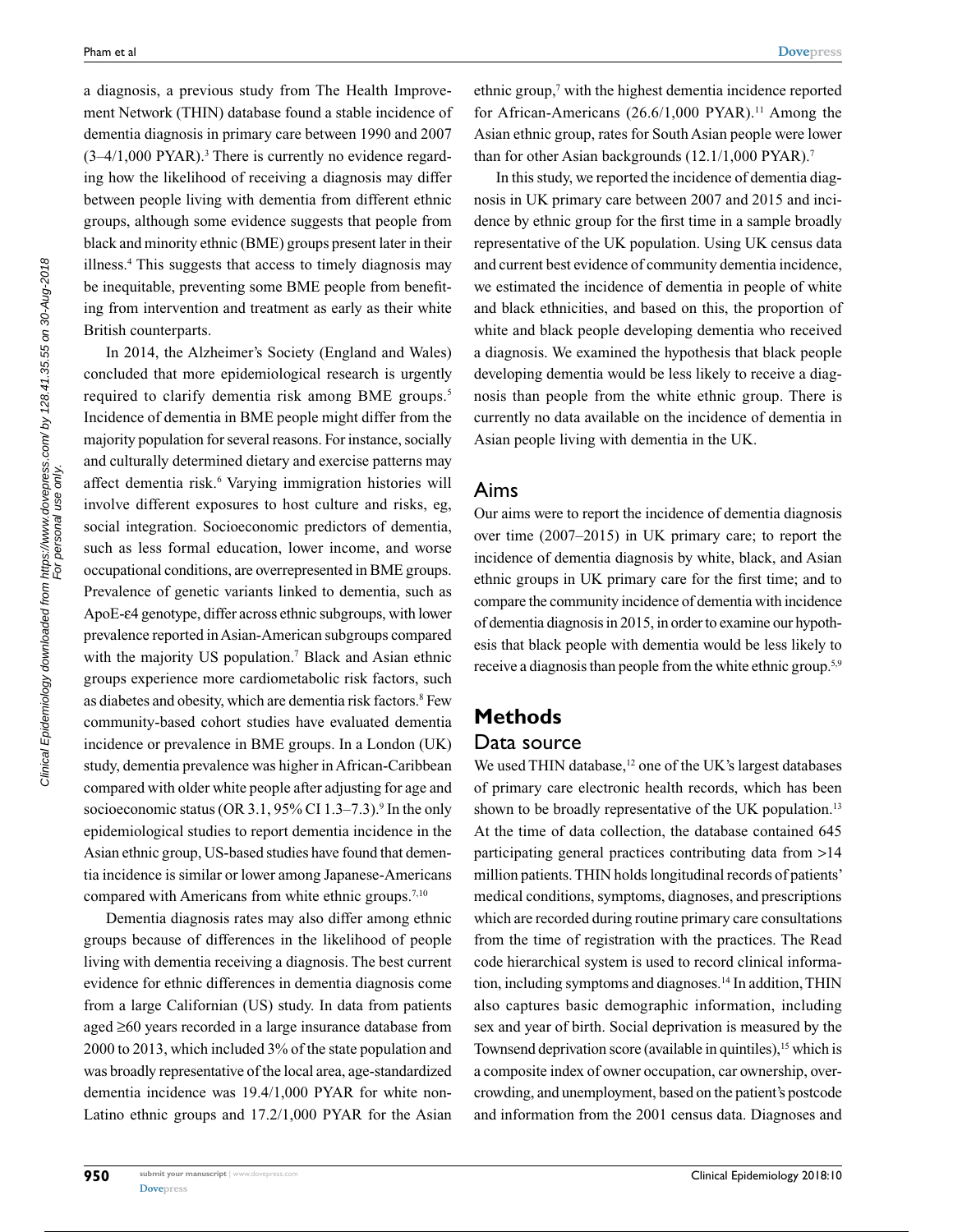prescriptions are generally well recorded in THIN16 and have been used successfully in previous dementia studies.<sup>3,17–19</sup>

#### Ethics approval

Use of THIN for scientific research was approved by the National Health Service (NHS) South-East Multi-Centre Research Ethics Committee in 2003. Scientific approval to undertake this study was obtained from IQVIA World Publications Scientific Review Committee in March 2017 (reference 17THIN019).

#### Study population

We included individuals aged 50–105 years contributing data to THIN between January 1, 2007 and December 31, 2015. This was a dynamic cohort, with people entering and exiting the study at different times. Individuals were followed up from the latest of: January 1, 2007; their 50th birthday; 6 months after registration with the general practice (to exclude prevalent cases being newly recorded upon registration with the practice);3 or when the practice met standard criteria for acceptable mortality reporting (AMR) and acceptable computer usage (ACU).<sup>20,21</sup> The end date was defined as the earliest of: the first record indicative of dementia or an antidementia drug prescription; patient's death; patient leaving the practice; practice leaving THIN database; or December 31, 2015.

# Main outcome and risk-factor measurements

To identify incident diagnoses of dementia in THIN, we developed lists of Read codes and antidementia drugs (prescribed only for dementia) and searched medical and prescription records for codes indicative of dementia. We excluded individuals with a diagnosis of dementia before the start of follow-up, as well as those with a diagnosis within the first 6 months after registration, to ensure only incident cases were captured.

Age was analyzed in 10-year age groups (the last age group was 100–105 years, as this was the maximum age included). We examined social deprivation using quintiles of the Townsend deprivation score.15 As a proxy measure for comorbidity, we included the prescribing index, which indicates the number of the British National Formulary chapters from which patients received prescriptions (excluding antidementia drugs, vaccines, and anesthetics) and predicts adverse outcomes, as well as more complex comorbidity indices.<sup>22</sup> We developed code lists to search for ethnicity information in medical and additional health records. Information extracted on ethnicity was grouped into white (British or other white background),

Asian (Indian, Pakistani, Bangladeshi, Chinese, or other Asian background), black (African, Caribbean, or other black background), and mixed/other ethnic groups, based on the Office for National Statistics (ONS) classification.23

# Statistical analyses

We estimated the overall crude incidence of dementia diagnosis per 1,000 PYAR by summing the number of patients with a first record indicative of dementia diagnosis between 2007 and 2015 and dividing this by the total number of personyears of follow-up for this period. We also determined crude incidence by calendar year and ethnicity by restricting the number of cases and person-years of follow-up to the respective categories. We estimated incidence rate ratios (IRR) for Asian, black, and mixed/other ethnic groups (compared to the white ethnic group) by fitting multivariable Poisson regression models with log person-time as an offset separately for men and women. We examined relative changes in IRRs for ethnicity after adjusting for age (in 10-year age groups) and calendar year (2007–2015, M0), social deprivation (in quintiles of the Townsend score, M1), the prescribing index (M2), and a binary indicator of diabetes (M3). Models M1– M3 incrementally added a given variable to all the variables previously included in M0. All analyses were conducted in Stata version 14.2.<sup>24</sup> We reported but did not interpret results for the mixed/other ethnic group, as we considered this group to be too heterogeneous to do so.

#### Multiple imputation of missing data

Under the assumption of data being missing at random, $25$  multiple imputation can provide unbiased and statistically more powerful results compared with a complete case analysis by using information from individuals with incomplete data.<sup>26</sup> However, it was not possible to ascertain whether data were truly missing at random from the observed data alone. To increase the plausibility of the missing at random assumption, we included in our imputation model a wide range of variables that were thought to be predictive of the missing values in ethnicity, as well as the chance of ethnicity being recorded.<sup>27</sup>

We used the multivariate imputation by chained equations algorithm28–30 for multiple imputation of missing data in ethnicity and Townsend deprivation score. For each incomplete variable, an imputation model was constructed conditional on variables in the main analysis (indicator of dementia, follow-up time, age group, prescribing index, indicator of diabetes), other disease indicators recorded at any time in the patient records (myocardial infarction, stroke, chronic kidney disease, thalassemia, and schizophrenia), lifestyle factors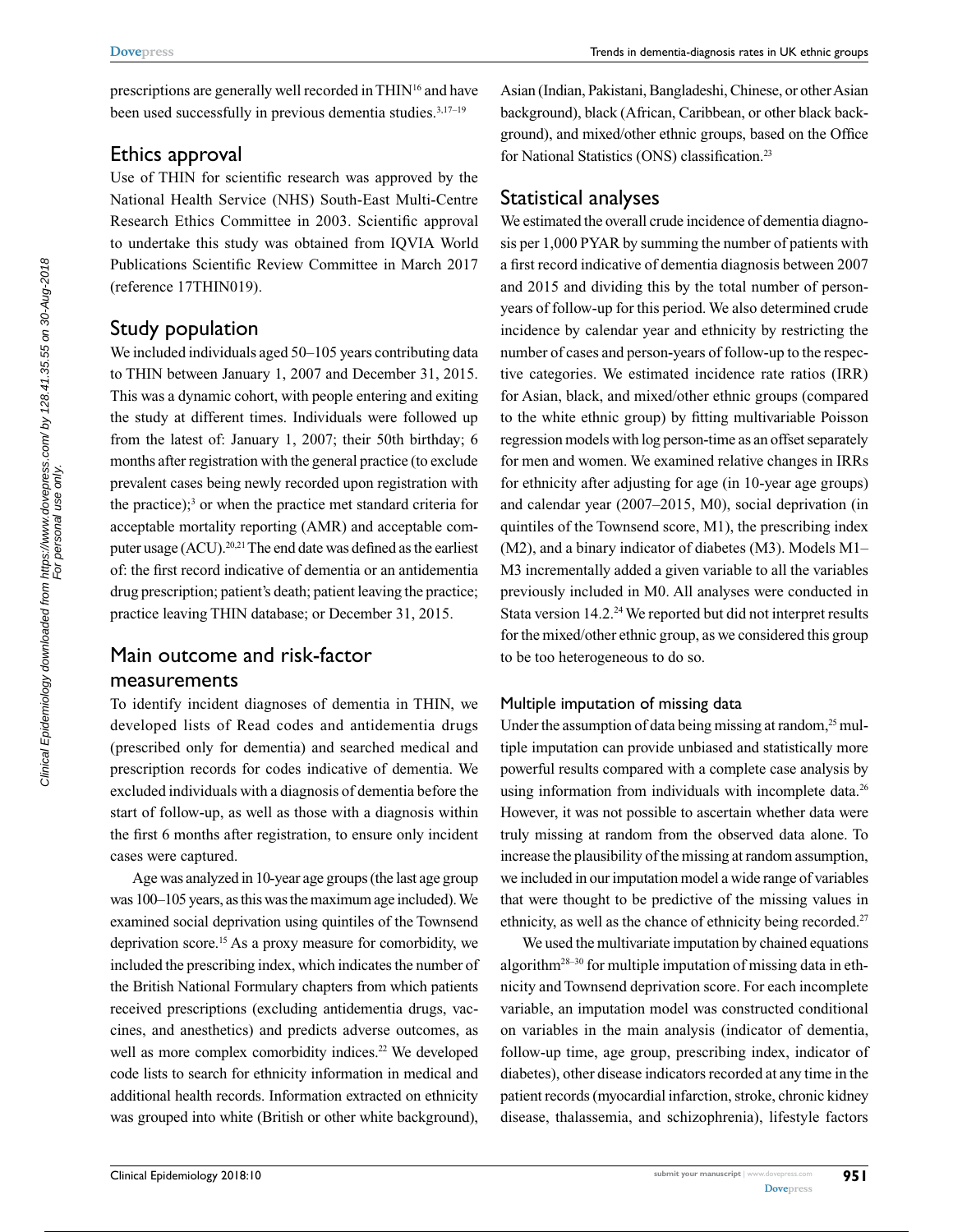recorded during 1 year before or after the start of follow-up (height, weight, smoking status, alcohol consumption), and the other incomplete variables. Since the lifestyle factors also contained missing values, they were imputed alongside ethnicity and Townsend score in the algorithm. Using appropriate regression models, we examined the association between complete variables (indicator of dementia, follow-up time, age group, prescribing index, indicator of diabetes, and other disease indicators) and incomplete variables (ethnicity, Townsend score, height, weight, smoking status, and alcohol consumption), as well as their binary response indicators, and concluded that data were not likely to be missing completely at random for these incomplete variables. Multiple imputation was performed in Stata version 14.224 using the "mi impute chained"<sup>31</sup> command based on the missing at random assumption. After 10 cycles of the chained equations, 20 imputed data sets were created for men and women separately to reflect potential interactions in the main analysis. Each imputed data set was analyzed identically, and results combined using Rubin's rules.<sup>32,33</sup>

#### Comparison with community studies

We compared incidence of dementia diagnosis in black and white people with community incidence of dementia based on bespoke cohort studies and the age–sex structure of the UK population. We did not perform these estimations for people in the Asian ethnic group due to a lack of evidence regarding incidence of dementia in this group. This was performed after missing values in ethnicity had been handled by a complete case analysis or multiple imputation, as described in the previous section.

We used the sex- and age-specific incidences reported by Matthews et al<sup>2</sup> from the second phase of the Medical Research Council Cognitive Function & Ageing Study (CFAS II) as incidences among the white ethnic group. We took the ratios of the incidences of African-American and white non-Latino American reported in a systematic review by Mehta and Yeo<sup>34</sup> to estimate the proportions in the black ethnic group (incidence ratio 1.63). This was done based on the assumptions that incidences are relatively similar between US and UK populations; the ethnicity-specific dementia incidence association is broadly similar for females and males across age groups; and THIN is broadly representative of the UK population. The overall UK population by sex and age group in 2015 was obtained from the ONS data, and the UK population by sex and age group for white and black ethnicities was estimated using the UK 2011 census figures for the distribution of ethnicity.<sup>35,36</sup>

For complete case analysis, we first restricted our THIN cohort to individuals with a record of ethnicity. To estimate the number of new dementia diagnoses in THIN, we counted the number of individuals who were actively registered with THIN practices in 2015 by sex, age group, and white and black ethnicities. For the white ethnic group, these counts were then multiplied by the incidence of dementia taken from Matthews et al.2 For the black ethnic group, the corresponding counts were multiplied by 1.63 times Matthews et al's estimated incidence of dementia.2 We then counted the observed number of individuals who were actively registered with THIN practices in 2015 and received a diagnosis of dementia in 2015 by sex, age group, and white and black ethnicities. This was divided by the corresponding estimated number of dementia diagnoses calculated earlier to obtain the estimated percentage of diagnoses in 2015.

For multiple imputation, after performing multiple imputation of missing values in ethnicity in our cohort, we counted the total number of individuals who were actively registered with THIN practices in 2015 by sex and age group. We then estimated white and black ethnic proportions by sex and age group among these individuals in each imputed data set and combined the results to obtain an overall set of ethnic proportions using Rubin's rules.<sup>32,33</sup> These proportions were multiplied by the total counts in the previous step to obtain the estimated number of individuals actively registered with THIN practices in 2015 by sex, age group, and white and black ethnicities. To estimate the number of new dementia diagnoses in THIN for the white ethnic group, these were multiplied by the incidence of dementia taken from Matthews et al.<sup>2</sup> We followed the same procedure as before to obtain the estimated number of dementia diagnoses in THIN for the black ethnic group. To estimate the number of white and black individuals who were diagnosed with dementia in 2015, we counted the total number of individuals who were diagnosed with dementia in 2015, obtained estimated proportions of white and black individuals with a diagnosis in 2015 from the imputed data sets as before, and multiplied the two together. These numbers were then divided by the estimated number of dementia diagnoses to obtain the estimated percentage of diagnoses in 2015.

To obtain overall percentages of dementia diagnoses for white and black men and women, the estimated percentages obtained from complete case analysis and multiple imputation were age-standardized based on the age distribution by sex and white and black ethnicities in the UK population and our sample.

#### **Results**

We reported the results of our complete case and multipleimputation analyses throughout, but considered the multiple imputation results our primary findings. This was because we identified variables associated with ethnicity and the recording of ethnicity, and made an assumption that missing values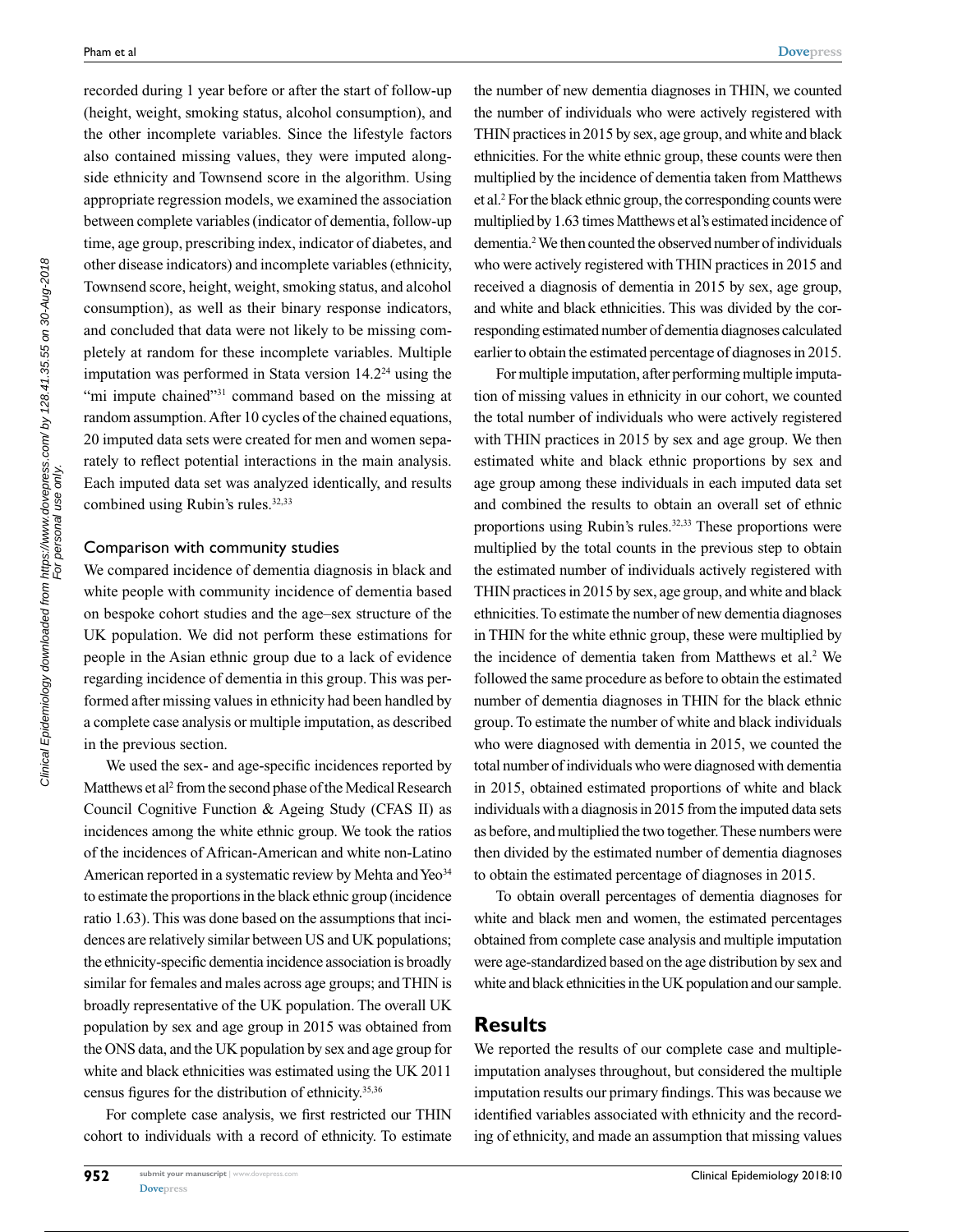were missing at random. Under this missingness assumption, multiple imputation analysis can be unbiased and statistically more powerful compared with a complete case analysis.

# Complete case analysis

Of the 2,511,681 older individuals (Table 1), we identified 66,083 (3%) individuals with a record indicating that they had a first diagnosis of dementia between 2007 and 2015. This was equivalent to an incidence of 4.87/1,000 PYAR (95% CI 4.83–4.90). The overall incidence of dementia increased over time from 3.75 to 5.65 cases per 1,000 PYAR between 2007 and 2015 (Figure 1A). Among those diagnosed with dementia, 36,439 (55%) individuals had missing ethnicity; for those whom ethnicity was known, 28,672 (97%) were in the white ethnic group, 480 (2%) in the Asian ethnic group, 315  $(1\%)$  in the black ethnic group, and  $177$  (<1%) in the mixed/ other group. Overall, for individuals with a record of ethnicity (1,178,111, 47%), the annual incidence of dementia diagnosis also followed an upward trend and appeared comparable between the white, Asian, and black ethnic groups (Figure 1B). Townsend deprivation score was available for 2,452,173 (98%) individuals. Restricting the analysis to the complete cases (those without missing values in ethnicity and Townsend score) reduced the sample size to 1,144,195 individuals with 28,795 cases of dementia, corresponding to an incidence of 4.64/1,000 PYAR (95% CI 4.59–4.70).

|  |  | Table I Summary of variables in the main analysis |  |  |
|--|--|---------------------------------------------------|--|--|
|--|--|---------------------------------------------------|--|--|

| Variables                         | <b>Summary statistics</b> |
|-----------------------------------|---------------------------|
| Sex                               |                           |
| Men                               | 1,197,948 (48)            |
| Women                             | 1,313,733(52)             |
| Age at start, median (IQR), years | 59.5 (51.5-70.5)          |
| <b>Townsend deprivation score</b> |                           |
| Quintile I (least deprived)       | 665,484 (27)              |
| Quintile 2                        | 587,249 (23)              |
| Quintile 3                        | 515,931 (20)              |
| Quintile 4                        | 415,825 (17)              |
| Quintile 5 (most deprived)        | 267,684 (11)              |
| Missing                           | 59,508 (2)                |
| <b>Diabetes</b>                   | 825,926 (33)              |
| Prescribing index, median (IQR)   | $8(5-10)$                 |
| <b>Ethnicity</b>                  |                           |
| White                             | 1,112,840(44)             |
| Asian                             | 31,757(1)                 |
| <b>Black</b>                      | 18,214(1)                 |
| Mixed/other                       | 15,300(1)                 |
| Missing                           | 1,333,570 (53)            |
| Dementia                          | 66,083(3)                 |
| Follow-up, median (IQR), years    | $5.5(2.6 - 8.6)$          |
| Total                             | 2,511,681 (100)           |

**Notes:** Statistics displayed as frequency (percentage) or median (IQR). There were 2,441,768 (97%) individuals with at least one prescription in their electronic health records (prescribing index > 0).



**Figure 1** Incidence of dementia diagnosis per 1,000 PYAR by calendar year in the Health Improvement Network UK primary care database. **Notes:** (**A**) Incidence among overall cohort (n=2,511,681); (**B**) incidence for white, Asian, and black ethnic groups among individuals with at least one record of ethnicity (n=1,178,111). Error bars represent 95% CIs.

**Abbreviation:** PYAR, person-years at risk.

Table 2 show adjusted IRRs of dementia for Asian, black, and mixed/other ethnic groups (compared with the white ethnic group) from multivariable Poisson regression models, and results are presented separately for men and women. In the first model adjusted for age and calendar year (M0), incidence of dementia diagnosis appeared to be similar between white and Asian ethnic groups (IRR 1.01, 95% CI 0.88–1.15 for men; IRR 0.96, 95% CI 0.84–1.09 for women). Incidence of dementia diagnosis among black men was 1.31 times higher than that among white men (95% CI 1.10–1.56), and similarly a higher incidence was seen among black women compared with white women (IRR 1.38, 95% CI 1.19–1.60). Adjusting for the Townsend deprivation score (M1), prescribing index (M2), and indicator of diabetes (M3)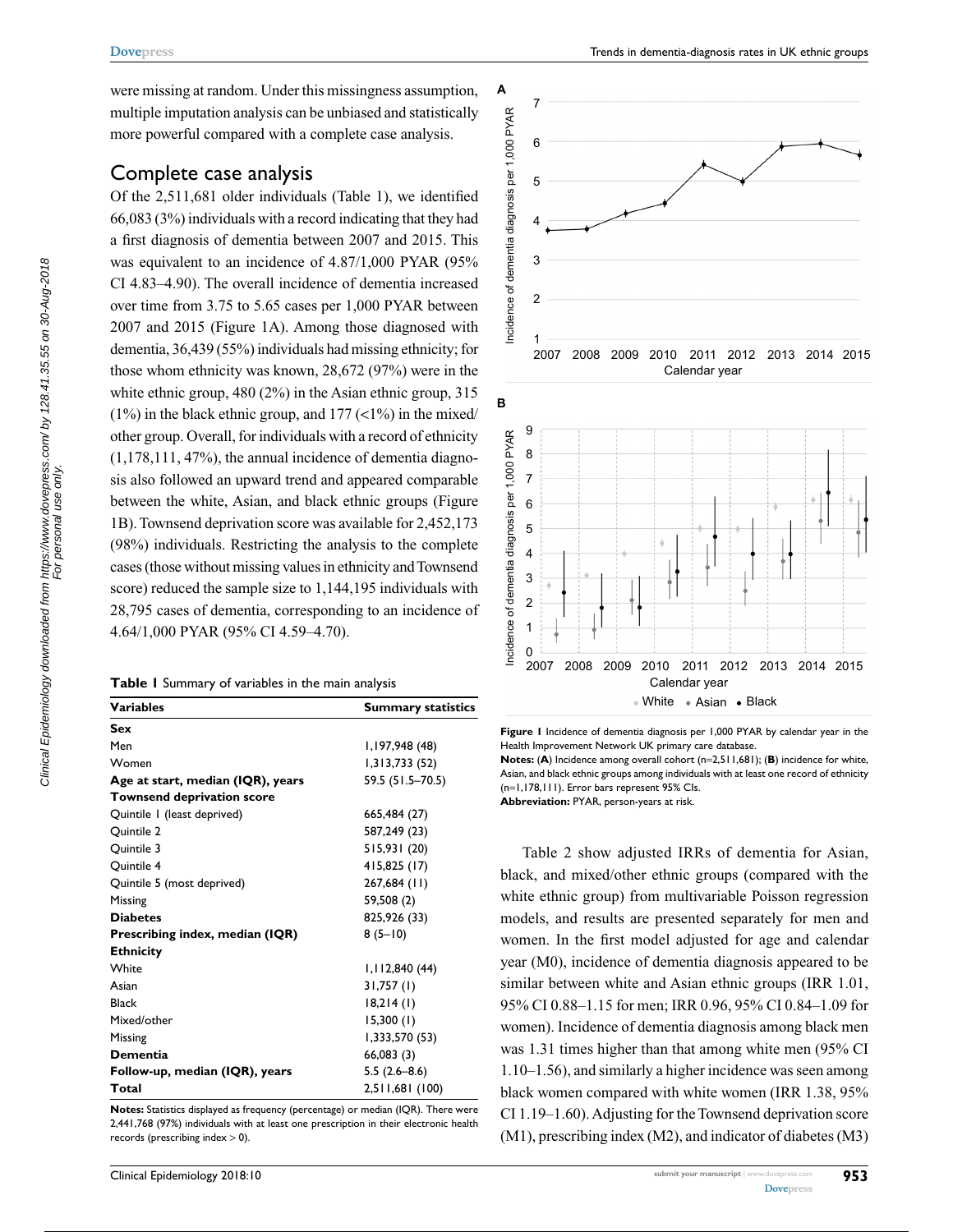#### **Table 2** Complete case analysis

| Model          | <b>Ethnicity</b> | Men        | $(n=536,920)$ | Women<br>$(n=607, 275)$ |               |  |
|----------------|------------------|------------|---------------|-------------------------|---------------|--|
|                |                  | <b>IRR</b> | 95% CI        | <b>IRR</b>              | 95% CI        |  |
| M <sub>0</sub> | White            | ı          |               | ı                       |               |  |
|                | Asian            | 1.01       | $0.88 - 1.15$ | 0.96                    | $0.84 - 1.09$ |  |
|                | <b>Black</b>     | 1.31       | $1.10 - 1.56$ | 1.38                    | $1.19 - 1.60$ |  |
|                | Mixed/other      | 0.87       | $0.69 - 1.11$ | 0.91                    | $0.75 - 1.11$ |  |
| MI             | White            |            |               |                         |               |  |
|                | Asian            | 0.96       | $0.84 - 1.10$ | 0.92                    | $0.81 - 1.05$ |  |
|                | <b>Black</b>     | 1.20       | $1.01 - 1.43$ | 1.29                    | $1.11 - 1.49$ |  |
|                | Mixed/other      | 0.85       | $0.67 - 1.07$ | 0.90                    | $0.73 - 1.10$ |  |
| M <sub>2</sub> | White            | ı          |               | ı                       |               |  |
|                | Asian            | 0.90       | $0.79 - 1.03$ | 0.91                    | $0.80 - 1.04$ |  |
|                | <b>Black</b>     | 1.20       | $1.00 - 1.42$ | 1.30                    | $1.12 - 1.51$ |  |
|                | Mixed/other      | 0.86       | $0.68 - 1.09$ | 0.91                    | $0.75 - 1.11$ |  |
| M3             | White            |            |               |                         |               |  |
|                | Asian            | 0.87       | 0.76-0.99     | 0.88                    | $0.77 - 0.99$ |  |
|                | <b>Black</b>     | 1.15       | $0.97 - 1.37$ | 1.24                    | $1.07 - 1.44$ |  |
|                | Mixed/other      | 0.85       | $0.67 - 1.08$ | 0.90                    | $0.74 - 1.10$ |  |

**Notes:** IRRs of dementia diagnosis for Asian, black, and mixed/other ethnic groups (compared with the white ethnic group) from multivariable Poisson regression models adjusted for age (in 10-year age groups) and calendar year (2007–2015, M0); Townsend deprivation score (in quintiles, M1); prescribing index (M2); and binary indicator of diabetes (M3), stratified by sex; n=1,144,195. Models M1-M3 incrementally added a given variable to all the variables previously included in M0. **Abbreviation:** IRR, incidence rate ratio.

reduced the estimated IRRs for the Asian and black ethnic groups in both men and women.

In the fully adjusted model (M3), incidence was found to be slightly lower for the Asian ethnic group compared with the white ethnic group in both men and women (IRR 0.87, 95% CI 0.76–0.99 for men; IRR 0.88, 95% CI 0.77–0.99 for women). The black ethnic group was associated with a higher incidence of dementia diagnosis compared with the white ethnic group, and this association was stronger for women compared with men (IRR 1.15, 95% CI 0.97–1.37 for men; IRR 1.24, 95% CI 1.07–1.44 for women).

#### Multiple imputation analysis

There were 471,433 (19%) individuals who had complete data in ethnicity, Townsend deprivation score, height, weight, smoking status, and alcohol consumption. In total, 1,333,570 (53%) missing values in ethnicity, 59,508 (2%) missing values in Townsend deprivation score, 241,614 (10%) missing values in height, 1,142,332 (46%) missing values in weight, 702,647 (28%) missing values in smoking status, and 1,565,757 (62%) missing values in alcohol consumption were imputed.

Results of the multiple imputation analysis were comparable with that of the complete case analysis and are presented in Table 3 for men and women separately, including the ethnicity-specific IRRs of dementia diagnosis adjusted for age group, calendar year, Townsend deprivation score, prescribing index, and indicator of diabetes (M3). After multiple imputation, incidence of dementia diagnosis was found to be lower among Asian people compared with their white counterparts, particularly for women (IRR 0.88, 95% CI 0.76–1.01 for men; IRR 0.82, 95% CI 0.72–0.95 for women). In contrast, the black ethnic group had higher incidence compared with the white ethnic group, and the association was slightly stronger for men (IRR 1.28, 95% CI 1.08–1.50 for men; IRR 1.25, 95% CI 1.07–1.46 for women).

#### Comparison with community studies

Table 4 presents the projected age-standardized percentages of dementia diagnoses among individuals who were actively

| <b>Variables</b>            | Men        |                 |                 | Women         |  |  |
|-----------------------------|------------|-----------------|-----------------|---------------|--|--|
|                             |            | $(n=1,197,948)$ | $(n=1,313,733)$ |               |  |  |
|                             | <b>IRR</b> | 95% CI          | <b>IRR</b>      | 95% CI        |  |  |
| <b>Ethnicity</b>            |            |                 |                 |               |  |  |
| White                       | ı          |                 | ı               |               |  |  |
| Asian                       | 0.88       | $0.76 - 1.01$   | 0.82            | $0.72 - 0.95$ |  |  |
| <b>Black</b>                | 1.28       | $1.08 - 1.50$   | 1.25            | $1.07 - 1.46$ |  |  |
| Mixed/other                 | 0.86       | $0.69 - 1.08$   | 0.97            | $0.80 - 1.18$ |  |  |
| Age group, years            |            |                 |                 |               |  |  |
| $50 - 59$                   | 0.05       | $0.05 - 0.06$   | 0.04            | $0.04 - 0.05$ |  |  |
| $60 - 69$                   | 0.23       | $0.22 - 0.24$   | 0.19            | $0.18 - 0.19$ |  |  |
| 70-79                       | T          |                 | T               |               |  |  |
| 80-89                       | 2.81       | $2.73 - 2.89$   | 3.23            | $3.16 - 3.31$ |  |  |
| 90-99                       | 4.02       | $3.83 - 4.22$   | 4.77            | $4.63 - 4.92$ |  |  |
| $100+$                      | 3.30       | $2.19 - 4.97$   | 3.25            | $2.74 - 3.87$ |  |  |
| Year                        |            |                 |                 |               |  |  |
| 2007                        | L          |                 | I               |               |  |  |
| 2008                        | 1.04       | $0.98 - 1.11$   | 0.99            | $0.95 - 1.04$ |  |  |
| 2009                        | 1.21       | $1.14 - 1.29$   | 1.07            | $1.02 - 1.12$ |  |  |
| 2010                        | 1.26       | $1.18 - 1.33$   | 1.15            | $1.10 - 1.20$ |  |  |
| 20 I I                      | 1.59       | $1.51 - 1.69$   | 1.38            | $1.32 - 1.44$ |  |  |
| 2012                        | 1.45       | $1.37 - 1.54$   | 1.29            | $1.23 - 1.34$ |  |  |
| 2013                        | 1.82       | $1.72 - 1.92$   | 1.48            | $1.42 - 1.54$ |  |  |
| 2014                        | 1.83       | $1.73 - 1.93$   | 1.52            | $1.45 - 1.58$ |  |  |
| 2015                        | 1.74       | $1.64 - 1.84$   | 1.48            | $1.42 - 1.55$ |  |  |
| <b>Townsend deprivation</b> |            |                 |                 |               |  |  |
| score                       |            |                 |                 |               |  |  |
| Quintile I (least deprived) | I          |                 | I               |               |  |  |
| Quintile 2                  | 1.10       | $1.06 - 1.14$   | 1.06            | $1.03 - 1.09$ |  |  |
| Quintile 3                  | I.I9       | $1.15 - 1.23$   | 1.13            | $1.10 - 1.17$ |  |  |
| Quintile 4                  | 1.25       | $1.20 - 1.30$   | 1.19            | $1.16 - 1.23$ |  |  |
| Quintile 5 (most deprived)  | 1.30       | $1.24 - 1.36$   | 1.23            | $1.19 - 1.28$ |  |  |
| <b>Prescribing index</b>    | 0.1        | $1.07 - 1.08$   | 1.03            | $1.03 - 1.03$ |  |  |
| <b>Diabetes</b>             |            |                 |                 |               |  |  |
| No                          | I          |                 | I               |               |  |  |
| Yes                         | 1.15       | $1.12 - 1.18$   | 1.16            | $1.14 - 1.18$ |  |  |

**Notes:** IRRs of dementia diagnosis for Asian, black, and other ethnic groups (compared with the white ethnic group) from a multivariable Poisson regression model adjusted for 10-year age groups, calendar year (2007–2015), Townsend deprivation score (in quintiles), prescribing index, and binary indicator for diabetes, stratified by sex; n=2,511,681.

**Abbreviation:** IRR, incidence rate ratio.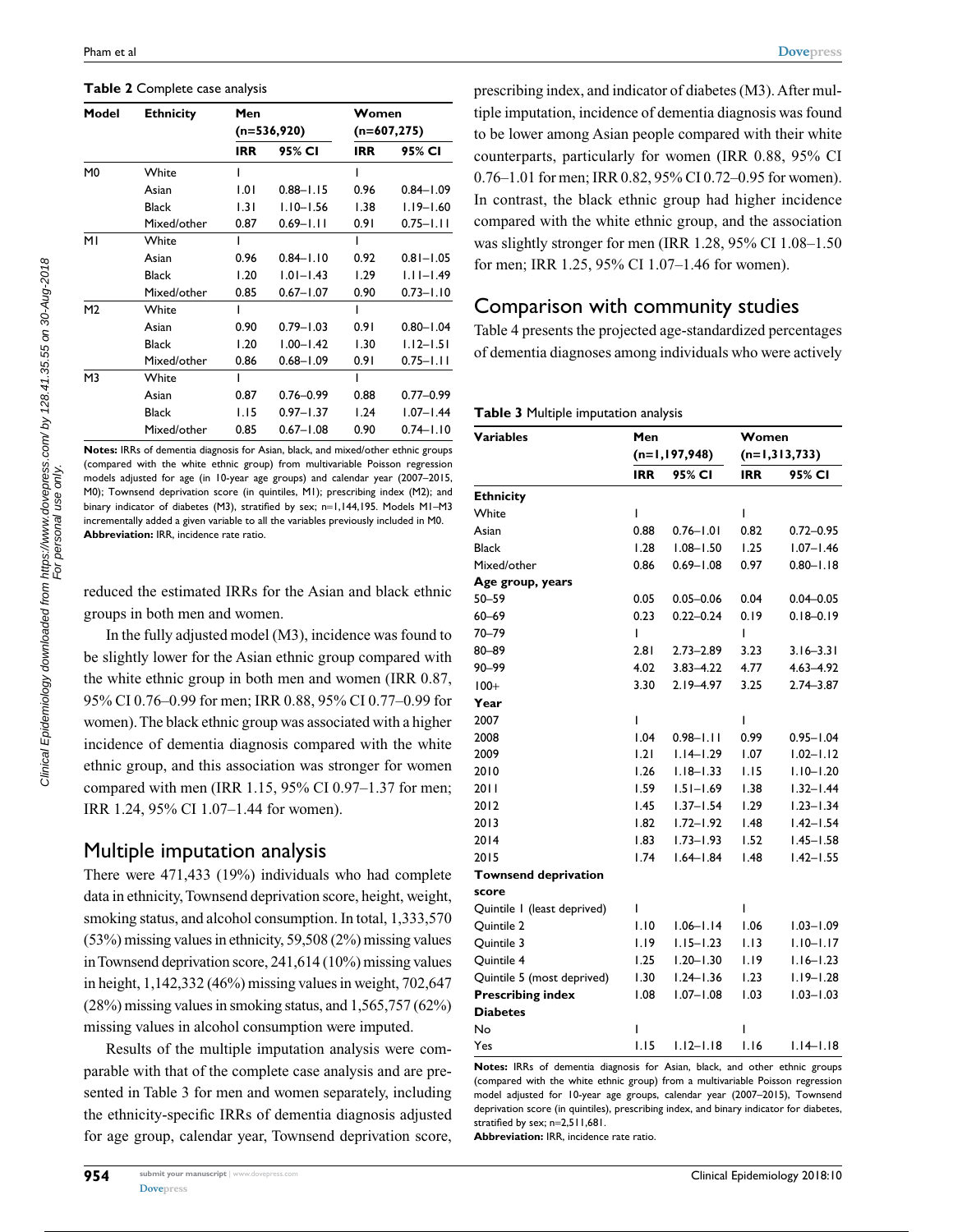| Ethnicity    | šex    | Age group | Number                 | Estimated      | Estimated                                | Sex-and                         | Estimated number of | Estimated number of      | Age-standardized                |
|--------------|--------|-----------|------------------------|----------------|------------------------------------------|---------------------------------|---------------------|--------------------------|---------------------------------|
|              |        | (years)   | of people              | incidence      | number of                                | ethnicity-specific              | dementia diagnoses  | observed dementia        | percentage of                   |
|              |        |           | in the UK <sup>a</sup> | dementiab<br>৳ | dementia cases<br>in the UK <sup>c</sup> | number of people<br>PNIHT<br>LE | in THIL<br>L        | diagnoses in THIN'       | dementia diagnoses <sup>g</sup> |
| White        | Male   | $65 - 69$ | 1,669,359              | 0.005          | 8,347                                    | 03,3 0                          | 517                 | $\overline{2}$           | ₷                               |
|              |        | $70 - 74$ | ,223,303               | 0.009          | 10,643                                   | 76,998                          | 670                 | 305                      | $\frac{45}{5}$                  |
|              |        | $75 - 79$ | 943,425                | 0.017          | I5,755                                   | 56,987                          | 952                 | 493                      | 53                              |
|              |        | 80-84     | 654,607                | 0.025          | 16,234                                   | 39,646                          | 983                 | 652                      | $\overline{6}$                  |
|              |        | $85 - 89$ | 358,444                | 0.038          | 13,621                                   | 21,766                          | 827                 | Š                        | 3 53                            |
|              | Sum    |           | 4,849,138              |                |                                          | 298,706                         |                     |                          |                                 |
|              | Female | $65 - 69$ | ,768,946               | 0.005          | 8,137                                    | 107,784                         | 496                 | E,                       | 74                              |
|              |        | $70 - 74$ | ,348,258               | 0.006          | 8,629                                    | 83,435                          | 534                 | 347                      | $\mathcal{L}$                   |
|              |        | $75 - 79$ | 1,113,079              | 0.016          | 17,921                                   | 66,624                          | 1,073               | $\overline{3}$           | S,                              |
|              |        | $80 - 84$ | 872,250                | 0.040          | 34,541                                   | 51,886                          | 2,055               | 915                      | $\frac{45}{4}$                  |
|              |        | $85 - 89$ | 589,318                | 0.055          | 32,589                                   | 34,816                          | 1,925               | 992                      | ္မ                              |
|              | Sum    |           | 5,691,85               |                |                                          | 344,545                         |                     |                          | ᅲ                               |
|              |        |           |                        |                |                                          |                                 |                     |                          |                                 |
| <b>Black</b> | Male   | $65 - 69$ | 21,021                 | 0.008          | $\overline{2}$                           | 844                             |                     | 2 N                      | వ్గ                             |
| (incidence   |        | $70 - 74$ | 21,177                 | 0.014          | 300                                      | 599                             | $\infty$            |                          | 82                              |
| ratio 1.63)  |        | $75 - 79$ | 14,549                 | 0.027          | 396                                      | 572                             | ≗                   | ഗ                        | $\frac{8}{4}$                   |
|              |        | 80-84     | 7,223                  | 0.040          | 292                                      | 297                             | ี่⊇                 | ഹ                        |                                 |
|              |        | $85 - 89$ | 2,226                  | 0.062          | $\frac{8}{2}$                            | $\overline{A}$                  | _⊇                  | ╰                        | <b>ភ</b> ជ                      |
|              | Sum    |           | 66,197                 |                |                                          | 2,476                           |                     |                          |                                 |
|              | Female | $65 - 69$ | 22,275                 | 0.007          | 167                                      | 0.081                           | $\infty$            | LO <sub>1</sub>          | SO                              |
|              |        | $70 - 74$ | 23,340                 | 0.010          | 243                                      | 846                             | $\sigma$            | $\overline{\phantom{a}}$ | SO,                             |
|              |        | $75 - 79$ | 17,165                 | 0.026          | 450                                      | 717                             | ≏                   | $\tilde{ }$              | 3825                            |
|              |        | $80 - 84$ | 9,625                  | 0.065          | $\overline{c}$                           | 438                             | 28                  | $\infty$                 |                                 |
|              |        | $85 - 89$ | 3,661                  | 0.090          | 330                                      | $\overline{8}$                  | ⊵                   | $\subseteq$              |                                 |
|              | Sum    |           | 76,066                 |                |                                          | 3,269                           |                     |                          | $\frac{6}{4}$                   |

Clinical Epidemiology downloaded from https://www.dovepress.com/ by 128.41.35.55 on 30-Aug-2018 For personal use only.

Clinical Epidemiology downloaded from https://www.dovepress.com/ by 128.41.35.55 on 30-Aug-2018<br>For personal use only.

**[Dovepress](www.dovepress.com)**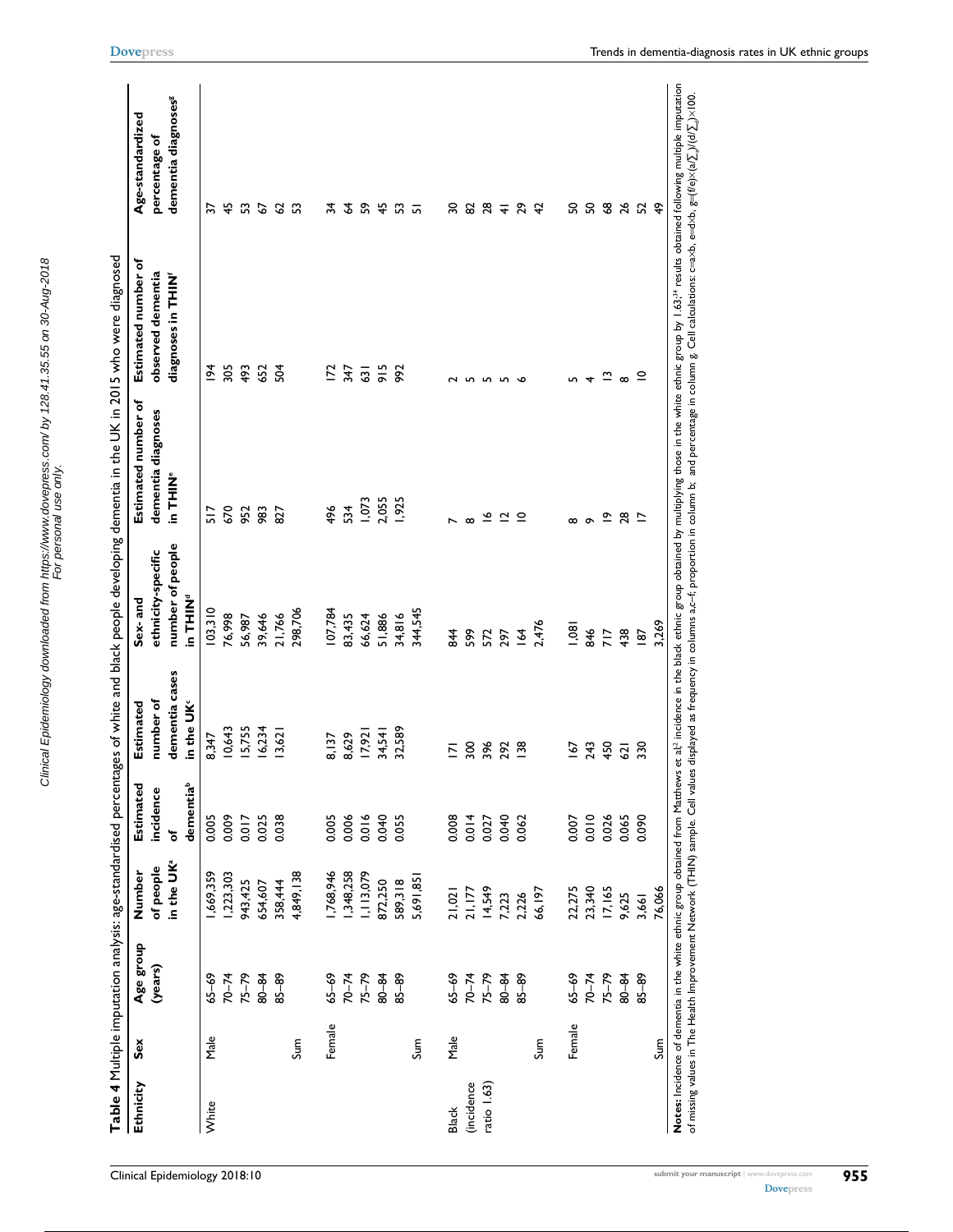registered in 2015, after multiple imputation of missing values. The percentages of dementia diagnoses were 49% and 51% for women of black and white ethnicities, respectively. For black and white men, these were estimated to be 42% and 53%, respectively. Percentages of dementia diagnoses in the complete case analysis were comparable but slightly lower, since individuals diagnosed with dementia who did not have a record of ethnicity were not included in the calculations (Table S1).

## **Discussion**

To the best of our knowledge, this is the first study to compare incidence of dementia diagnosis among ethnic groups in a nationally representative sample and to evaluate whether ethnicity is associated with the likelihood of people with dementia receiving a diagnosis. We found that compared with the white ethnic group, Asian women were 18% less likely and Asian men 12% less likely to have a new dementia diagnosis. By contrast, black women were 25% more likely and black men 28% more likely to receive a new dementia diagnosis compared with the white ethnic group. Through comparison with community cohort studies, we estimated that the increased incidence of dementia in black men was only partly reflected in these diagnoses, and that black men with dementia were less likely to receive a diagnosis compared with white men. In black and white women with dementia, we estimated that the likelihood of receiving a diagnosis of dementia was broadly comparable.

The only community cohort studies in Asian populations have been in Japanese-American people.<sup>7</sup> These indicated that dementia incidence is lower than or comparable with the white majority ethnic groups. It is thus possible that the lower incidence of dementia diagnosis we found in Asian people after controlling for morbidity and area deprivation reflected lower dementia incidence. Several known lifestyle and environmental risk factors for dementia are more common in Asian compared with white majority groups in the UK.<sup>7</sup> These include lower levels of formal education, which we were not able to measure, as well as cardiovascular risk factors. Differing levels of genetic susceptibility among ethnic groups are one possible explanation for the apparent paradox of lower dementia diagnosis incidence in a population with more prevalent environmental and lifestyle risk factors.7 Lower incidence of dementia diagnosis in Asian people is another explanation.

Our finding that black men with dementia appeared relatively less likely to receive a diagnosis of dementia than men from the white majority population is concerning. A

previous qualitative study of attitudes to dementia reported a perception among people from black ethnic groups in the UK that dementia was "a white person's illness", that seeking medical help was pointless or only for severe problems, and that dementia was a private and stigmatizing problem.<sup>37</sup> Our results could indicate that black men experience barriers to accessing health services or receiving a diagnosis. Family concerns about previous negative experiences of psychiatric services may be particularly significant in BME groups. Clinicians may be more reluctant to diagnose dementia in BME groups, due to awareness of cultural bias in standard cognitive tests, especially if appropriate culturally competent tests are unavailable.38 In UK South Asian people, it has been suggested that delayed help-seeking for dementia might be explained by stigma linked with ideas of "madness", lack of physical etiology and lack of treatment, as well as fear of moves to long-term care.39

Our findings suggested a small rise in age-adjusted incidence of dementia diagnosis since 2011. The most recent population-based studies have reported stable or declining age-standardized dementia prevalence over time. The rise in likelihood of people with dementia receiving a diagnosis over this time probably explains our findings. The proportion of people with dementia who were diagnosed has risen significantly over this time, in response to a major national program to improve diagnosis rates: from an estimated 42% in 2010–2011 to 67% by 2015.40

Strengths of this study included the large, representative sample: THIN database comprises around 6% of the UK population and has been found to be broadly representative in terms of demographic and health variables, although slightly more THIN patients live in affluent areas compared with the general population.<sup>13</sup> We reported findings from our multiple imputation analysis as our primary results, because they were inclusive of a greater proportion of the cohort (sample size was increased from 1,144,195 in a complete case analysis to 2,511,681 in the multiple imputation analysis). We also reported findings from a complete case analysis that were comparable with those in multiple imputation. Complete case analysis generally showed smaller differences in incidence of dementia diagnosis among ethnic groups. Most noticeably, the difference in incidence of dementia diagnosis between black and white men was smaller among the complete cases compared with the multiple imputation analysis.

Our primary exposure was self-reported ethnic group. We reported ethnicity as black, Asian, white, or mixed/other, as data at more detailed levels were less well recorded. Ethnicity is a complex construct that varies in definition over time.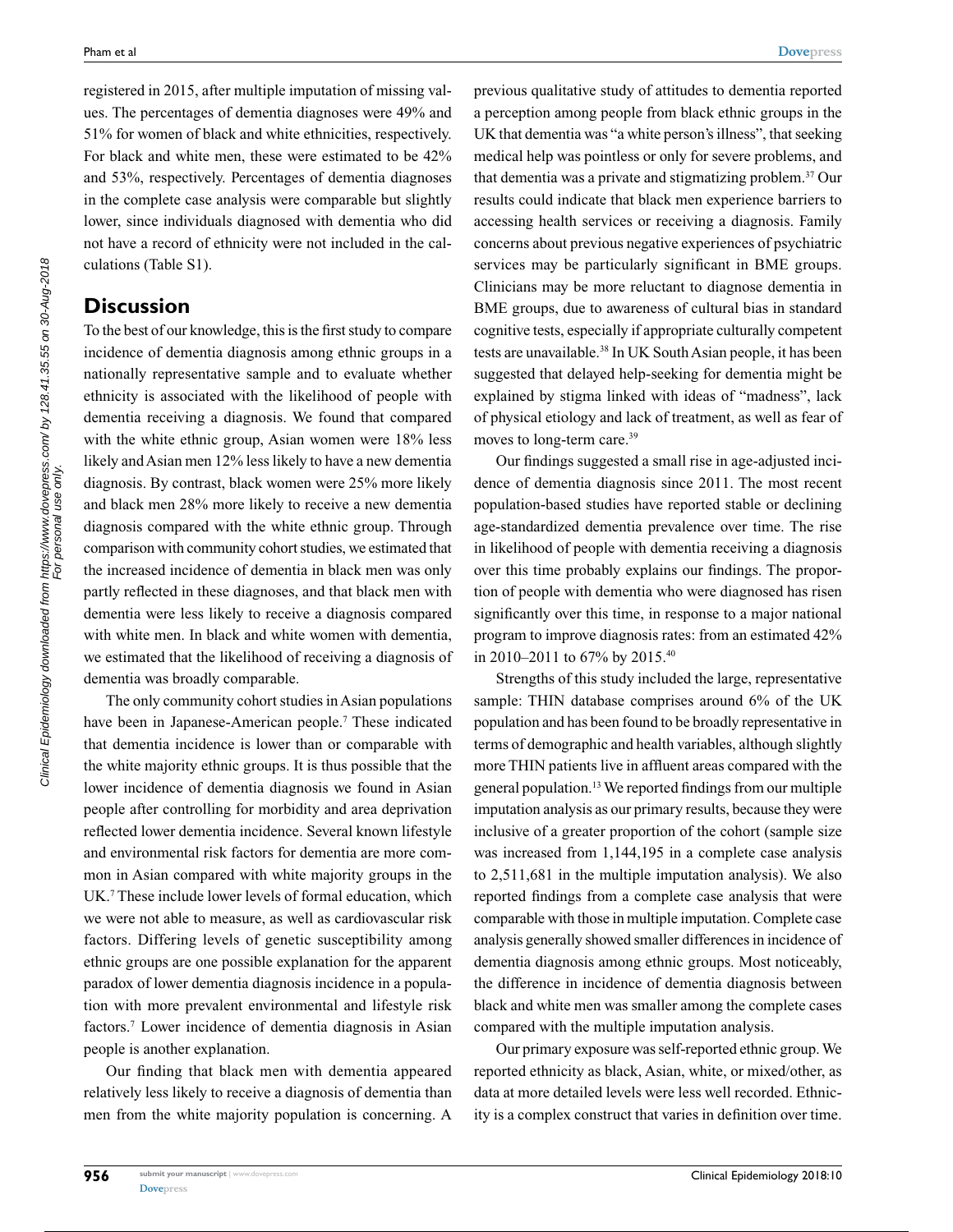Ethnic groups are considered those sharing a common ancestry, culture, historical memories, attachment to a homeland, and feeling of solidarity with one another. There is wide variation within minority ethnic groups in country of origin, language, religion, socioeconomic power, and experiences, but there is also enough shared culture with regard to family structures, identity, and health beliefs to make ethnicity a relevant factor with respect to health behaviors.<sup>41</sup> Although we attempted to account for the uncertainty associated with incomplete information on ethnicity by using an increased number of imputations (20 imputed data sets) and including many variables in the imputation model for ethnicity to enhance the plausibility of the missing at random assumption, results still need to be interpreted with caution, due the relatively high level of missing data on ethnicity.

Our estimates of the proportion of people with dementia receiving diagnoses assumed that the ratios of incidence of dementia between UK black and white ethnic groups were comparable with those reported between African-American and white non-Latino American people in a large metaanalysis.34 This was a conservative estimate of the ratio: it excluded Hispanic-Caribbean populations, who have a higher incidence of dementia than African-American groups.<sup>34</sup> Over two-thirds of African-Americans in the USA are of West African heritage, $42$  whereas in the UK 2011 census, just over half the people who identified as being from a black ethnic group identified as black African, with black Caribbean the second-most common group. It is possible that if dementia risk is similarly increased in UK black Caribbean relative to black African groups, our incidence estimates for the black ethnicity may have been an underestimate. Our assumption that ethnicity-specific dementia-incidence association is broadly similar for females and males across age groups is based on the absence of evidence of any sex effect; however, lack of evidence of effect is not evidence of lack of effect.

The estimated proportions of dementia cases that were diagnosed in general practitioner (GP) records among black and white ethnic groups were lower than have been ascertained from other methods. Although it was estimated from national data that 67% of people living with dementia in 2015 received a diagnosis,40 we estimated that only around half the people with dementia received a diagnosis. Our estimates were based on an assumption that THIN sample was nationally representative, but there is evidence that people living in more deprived areas may be underrepresented in THIN.<sup>13</sup> As dementia is more common in more deprived areas,<sup>18</sup> this could explain why our diagnosis incidence estimates were lower than those reported in national data. As BME people may be more likely to live in deprived areas, incidence of dementia diagnosis reported in BME groups may have been an underestimate. There is also some evidence that dementia is underrecorded in GP records across ethnic groups.<sup>3</sup> The use of an area-level deprivation measure is a limitation, as individual deprivation level can sometimes be at odds with the deprivation level of the area in which a person lives.

In our previous dementia studies using THIN data,18,19 we found that accounting for practice-level variation had little effect on the results. Because of this, and the complexities of performing a multiple imputation analysis that reflects the clustering structure of the analysis model, we did not examine variation across general practices in this paper. We could not identify people with undiagnosed dementia or control for dementia severity. Although we reported underdiagnosis in nonwhite ethnic groups, there is some evidence that false-positive dementia diagnoses may be more common in UK minority ethnic groups because standard cognitive assessments underestimate abilities.43 Although diagnoses of dementia are often made in memory services in the UK, there may be variation between primary care practices in how dementia diagnoses are made and recorded in BME groups, eg, in interpreter availability.

#### **Conclusion**

In this first study to report dementia diagnosis rates among ethnic groups in a large nationally representative sample, we found that people from Asian UK ethnic groups were less likely and those from black ethnic groups more likely to receive a dementia diagnosis compared with the white majority population. By comparing these incidence estimates to those from community cohort studies, we concluded that the increased incidence of dementia diagnosis in black men only partly reflects their higher dementia incidence. We estimated that black men with dementia were around 10% less likely to be diagnosed than white men. The lower incidence of dementia diagnosis in Asian populations may reflect underdiagnosis or lower incidence of dementia. A community cohort study is needed to determine how dementia incidence may differ among ethnic groups, especially between Asian and white majority ethnic groups.

### **Acknowledgments**

This work was supported by The Dunhill Medical Trust (grant number R530/1116). The funders were not involved in study design, collection, analysis, interpretation of data, writing of the article, and the decision to submit it for publication; the researchers were independent from the funders and sponsors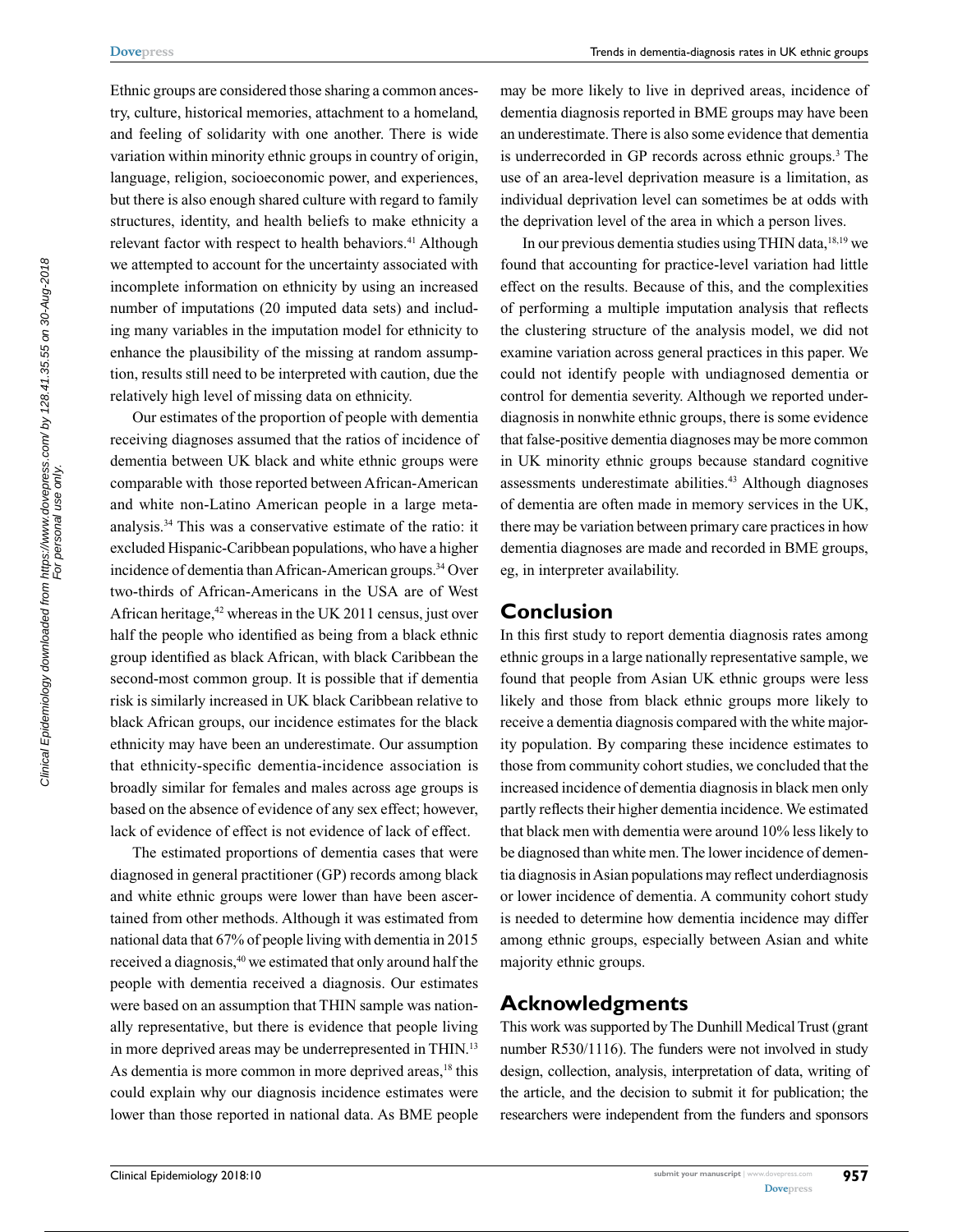in carrying out this work. Abstract was published on British Society of Gerontology 47th Annual Conference – Ageing in an Unequal World: Shaping Environments for the 21st Century. [\(https://app.oxfordabstracts.com/stages/25/programme-builder/](https://app.oxfordabstracts.com/stages/25/programme-builder/submission/16145?backHref=/events/28/sessions/84) [submission/16145?backHref=/events/28/sessions/84\)](https://app.oxfordabstracts.com/stages/25/programme-builder/submission/16145?backHref=/events/28/sessions/84).

# **Author contributions**

All authors contributed toward data analysis, drafting and revising the paper and agree to be accountable for all aspects of the work.

# **Disclosure**

CC and NM are supported by the University College London Hospitals NHS Foundation Trust (UCLH) National Institute for Health Research (NIHR) Biomedical Research Centre. RR was (in part) supported by the NIHR Collaboration for Leadership in Applied Health Research and Care (CLAHRC) North Thames at Bart's Health NHS Trust. The views expressed are those of the author(s) and not necessarily those of the NHS, the NIHR or the Department of Health and Social Care. The authors report no other conflicts of interest in this work.

#### **References**

- 1. Prince M, Comas-Herrera A, Knapp M, Guerchet M, Karagiannidou M. *World Alzheimer Report 2016: Improving Healthcare for People Living with Dementia*. London: Alzheimer's Disease International; 2016.
- 2. Matthews FE, Stephan BC, Robinson L, et al. A two decade dementia incidence comparison from the Cognitive Function and Ageing Studies I and II. *Nat Commun*. 2016;7:11398.
- 3. Rait G, Walters K, Bottomley C, Petersen I, Iliffe S, Nazareth I. Survival of people with clinical diagnosis of dementia in primary care: cohort study. *BMJ*. 2010;341:c3584.
- 4. Cooper C, Tandy AR, Balamurali TB, Livingston G. A systematic review and meta-analysis of ethnic differences in use of dementia treatment care and research. *Am J Geriatr Psychiatry*. 2010;18:193–203.
- 5. Prince M, Knapp M, Guerchet M, et al. *Dementia UK: Second Edition – Overview*. London: Alzheimer's Society; 2014.
- 6. Gordon-Larsen P, Popkin B. Understanding socioeconomic and racial/ ethnic status disparities in diet exercise and weight: underlying contextual factors and pathways. *J Am Diet Assoc*. 2011;111:1816–1819.
- 7. Mayeda ER, Glymour MM, Quesenberry CP, Whitmer RA. Heterogeneity in 14-year dementia incidence between Asian American subgroups. *Alzheimer Dis Assoc Disord*. 2017;31:181–186.
- 8. All-Party Parliamentary Group on Dementia. *Dementia Does Not Discriminate: The Experiences of Black Asian and Minority Ethnic Communities*. London: All-Party Parliamentary Group on Dementia; 2013.
- 9. Adelman S, Blanchard M, Rait G, Leavey G, Livingston G. Prevalence of dementia in African-Caribbean compared with UK-born white older people: two-stage cross-sectional study. *Br J Psychiatry*. 2011;199:119–125.
- 10. Boreinstein AR, Wu Y, Bowen JD, et al. Incidence rates of dementia, Alzheimer disease, and vascular dementia in the Japanese American population in Seattle, WA: the Kame project. *Alzheimer Dis Assoc Disord*. 2014;28:23–29.
- 11. Mayeda ER, Glymour MM, Quesenberry CP, Whitmer RA. Inequalities in dementia incidence between six racial and ethnic groups over 14 years. *Alzheimers Dement*. 2016;12:216–224.
- 12. IMS Health. Our data. 2015. Available at: https://www.iqvia.com/. Accessed 22 April 2018.
- 13. Blak BT, Thompson M, Dattani H, Bourke A. Generalisability of the Health Improvement Network (THIN) database: demographics chronic disease prevalence and mortality rates. *Inform Prim Care*. 2011;19:251–255.
- 14. Chisholm J. The Read clinical classification. *BMJ*. 1990;300:1092.
- 15. Townsend P, Phillimore P, Beattie A. *Health and Deprivation: Inequality and the North*. London: Croom Helm; 1987.
- 16. Lewis JD, Schinnar R, Bilker WB, Wang X, Strom BL. Validation studies of the Health Improvement Network (THIN) database for pharmacoepidemiology research. *Pharmacoepidemiol Drug Saf*. 2007;16:393–401.
- 17. Walters K, Hardoon S, Petersen I, et al. Predicting dementia risk in primary care: development and validation of the dementia risk score using routinely collected data. *BMC Med*. 2016;14:6.
- 18. Cooper C, Lodwick R, Walters K, et al. Observational cohort study: deprivation and access to anti-dementia drugs in the UK. *Age Ageing*. 2016;45:148–154.
- 19. Cooper C, Lodwick R, Walters K, et al. Inequalities in receipt of mental and physical healthcare in people with dementia in the UK. *Age Ageing*. 2017;46:393–400.
- 20. Maguire A, Blak BT, Thompson M. The importance of defining periods of complete mortality reporting for research using automated data from primary care. *Pharmacoepidemiol Drug Saf*. 2009;18:76–83.
- 21. Horsfall L, Walters K, Petersen I. Identifying periods of acceptable computer usage in primary care research databases. *Pharmacoepidemiol Drug Saf*. 2013;22:64–69.
- 22. Brilleman SL, Salisbury C. Comparing measures of multimorbidity to predict outcomes in primary care: a cross sectional study. *Fam Pract*. 2013;30:172–178.
- 23. Office for National Statistics. Ethnicity and national identity in England and Wales: 2011. 2012. Available from: https://www.ons.gov.uk/ peoplepopulationandcommunity/culturalidentity/ethnicity/articles/ ethnicityandnationalidentityinenglandandwales/2012-12-11. Accessed May 30, 2018.
- 24. StataCorp. Stata 14 [software]. 2015. Available from: https://www.stata. com/stata14. Accessed May 30, 2018.
- 25. Rubin DB. Inference and missing data. *Biometrika*. 1976;63:581–592.
- 26. Sterne JA, White IR, Carlin JB, et al. Multiple imputation for missing data in epidemiological and clinical research: potential and pitfalls. *BMJ*. 2009;338:b2393.
- 27. Collins LM, Schafer JL, Kam CM. A comparison of inclusive and restrictive strategies in modern missing data procedures. *Psychol Methods*. 2001;6:330–351.
- 28. van Buuren S, Boshuizen HC, Knook DL. Multiple imputation of missing blood pressure covariates in survival analysis. *Stat Med*. 1999;18:681–694.
- 29. van Buuren S, Brand JP, Groothuis-Oudshoorn CG, Rubin DB. Fully conditional specification in multivariate imputation. *J Stat Comput Simul*. 2006;76:1049–1064.
- 30. White IR, Royston P, Wood AM. Multiple imputation using chained equations: issues and guidance for practice. *Stat Med*. 2011;30:377–399.
- 31. StataCorp. Stata multiple-imputation reference manual: release 14. 2015. Available from: https://www.stata-press.com/data/r14/mimain. html. Accessed May 30, 2018.
- 32. Rubin DB. *Multiple Imputation for Nonresponse in Surveys*. Hoboken, NJ: Wiley; 1987.
- 33. Barnard J, Rubin DB. Small-sample degrees of freedom with multiple imputation. *Biometrika*. 1999;86:948–955.
- 34. Mehta KM, Yeo GW. Systematic review of dementia prevalence and incidence in United States race/ethnic populations. *Alzheimers Dement*. 2017;13:72–83.
- 35. Office for National Statistics. Population estimates for UK, England and Wales, Scotland and Northern Ireland. 2015. Available from: [https://](https://www.ons.gov.uk/peoplepopulationandcommunity/populationandmigration/populationestimates/datasets/populationestimatesforukenglandandwalesscotlandandnorthernireland) [www.ons.gov.uk/peoplepopulationandcommunity/populationandmigra](https://www.ons.gov.uk/peoplepopulationandcommunity/populationandmigration/populationestimates/datasets/populationestimatesforukenglandandwalesscotlandandnorthernireland)[tion/populationestimates/datasets/populationestimatesforukenglandan](https://www.ons.gov.uk/peoplepopulationandcommunity/populationandmigration/populationestimates/datasets/populationestimatesforukenglandandwalesscotlandandnorthernireland)[dwalesscotlandandnorthernireland](https://www.ons.gov.uk/peoplepopulationandcommunity/populationandmigration/populationestimates/datasets/populationestimatesforukenglandandwalesscotlandandnorthernireland). Accessed May 30, 2018.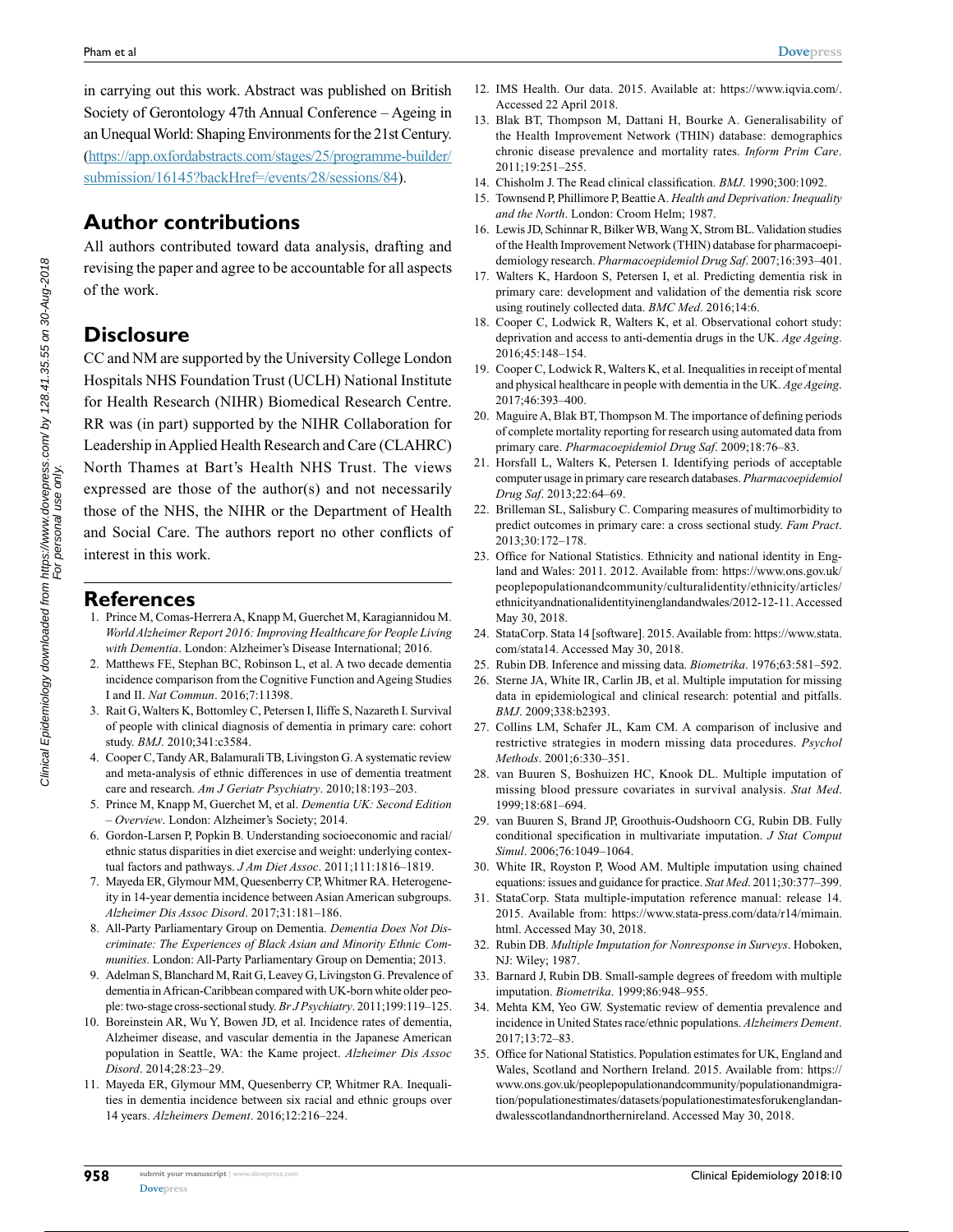- 36. Office for National Statistics. Ethnic group. 2015. Available from: http://www.ons.gov.uk/ons/guide-method/harmonisation/primary-setof-harmonised-concepts-and-questions/ethnic-group.pdf. Accessed May 30, 2018.
- 37. Berwald S, Roche M, Adelman S, Mukadam N, Livingston G. Black African and Caribbean British communities' perceptions of memory problems: 'We don't do dementia'. *PLoS One*. 2016;11:e0151878.
- 38. Cooper C, Regan C, Tandy AR, Johnson S, Livingston G. Acute mental health care for older people by crisis resolution teams in England. *Int J Geriatr Psychiatry*. 2007;22:263–265.
- 39. Mukadam N, Waugh A, Cooper C, Livingston G. What would encourage help-seeking for memory problems among UK-based South Asians? A qualitative study. *BMJ Open*. 2015;5:e007990.
- 40. Parkin E, Baker C. Dementia: policy services and statistics. 2016. Available from: researchbriefings.files.parliament.uk/documents/SN07007/ SN07007.pdf. Accessed May 30, 2018.
- 41. Mukadam N, Cooper C, Basit B, Livingston G. Why do ethnic elders present later to UK dementia services? A qualitative study. *Int Psychogeriatr*. 2011;23:1070–1077.
- 42. Bryc K, Durand EY, Macpherson JM, Reich D, Mountain JL. The genetic ancestry of African Americans, Latinos, and European Americans across the United States. *Am J Hum Genet*. 2015;96:37–53.
- 43. Khan F, Tadros G. Complexity in cognitive assessment of elderly British minority ethnic groups: cultural perspective. *Dementia*. 2014;13:467–482.